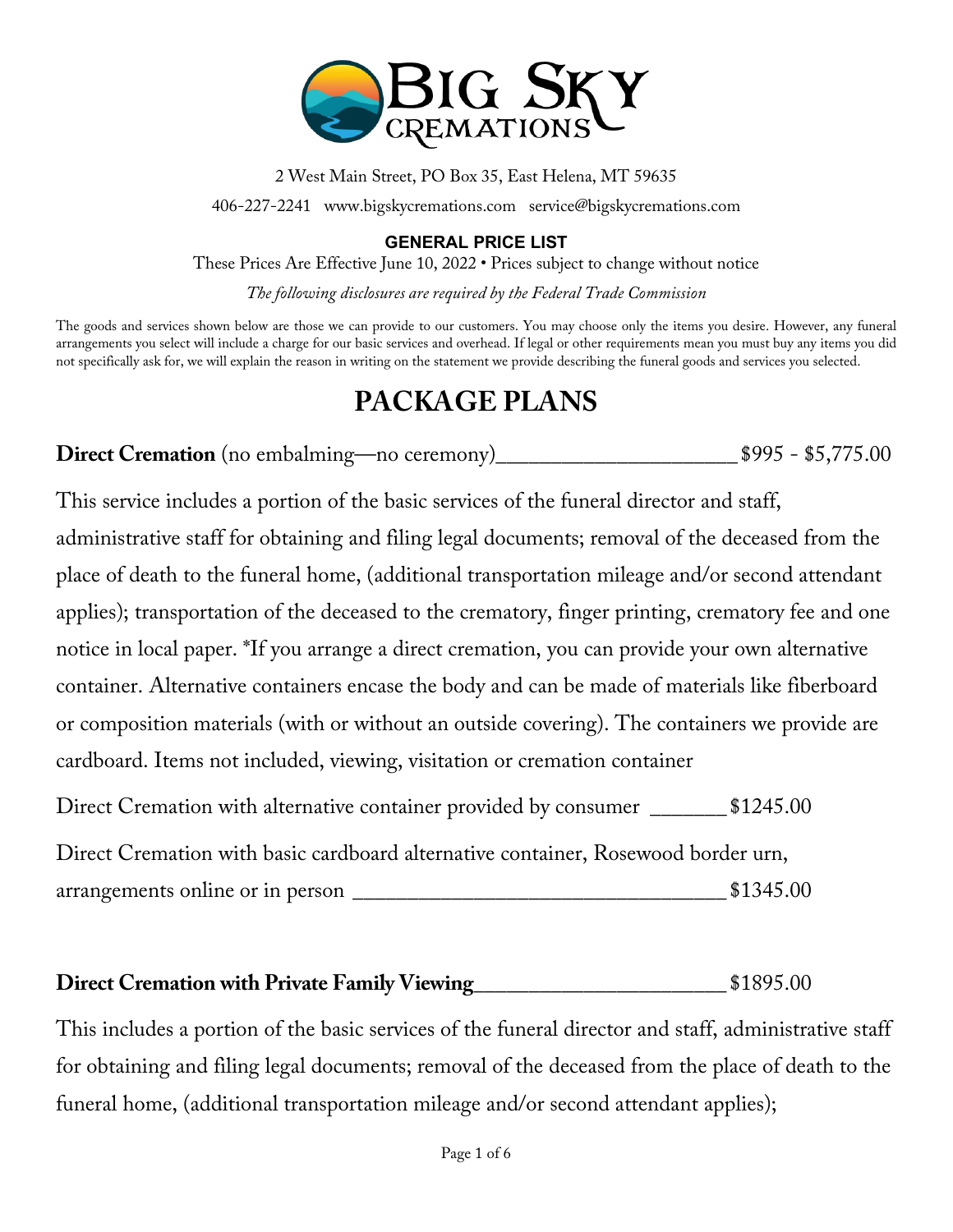transportation of the deceased to the crematory, finger printing, crematory fee, notice in local paper, alternative cremation container, Rosewood border urn, preparation for viewing, private family viewing at our facility. (This does not include public viewing, memorial service, or memorial merchandise).

#### **Direct Cremation with Memorial Service**  $$2,495.00$

This includes the basic services of the funeral director and staff, removal, (additional transportation mileage and/or second attendant applies) necessary paperwork, finger printing, crematory fee, service at our facility or a facility of your choice, Rosewood border urn, memorial merchandise package, and one notice in local paper. (Items not included: viewing, visitation)

| <b>Immediate Burial</b> | 40. JO |
|-------------------------|--------|
|                         |        |

This service includes the basic services of the funeral director and staff, administrative staff for obtaining and filing legal documents; removal of the deceased from the place of death to the funeral home, (additional transportation mileage and/or second attendant applies); finger printing, sanitary care of the remains; transportation of the deceased to the local cemetery for burial. Immediate Burial with casket provided by purchaser (Items not included: embalming, viewing, casket and/or vault)

#### **Traditional Funeral Service** \_\_\_\_\_\_\_\_\_\_\_\_\_\_\_\_\_\_\_\_\_\_\_\_\_\_\_\_\_\_\_\_\_\_\_\_\_ \$4,495.00

This service includes the basic services of funeral director and staff, embalming, other preparation of the deceased, visitation prior to service, service at facility of your choice, graveside committal, removal of deceased from place of death, (additional transportation mileage and/or second attendant may apply), automotive equipment, remembrance memorial package, temporary grave marker, Apollo series casket of your choice, all necessary notifications and paperwork needed, and one complimentary death notice in paper of your choosing. (Items not included: Cemetery expenses and/or vault)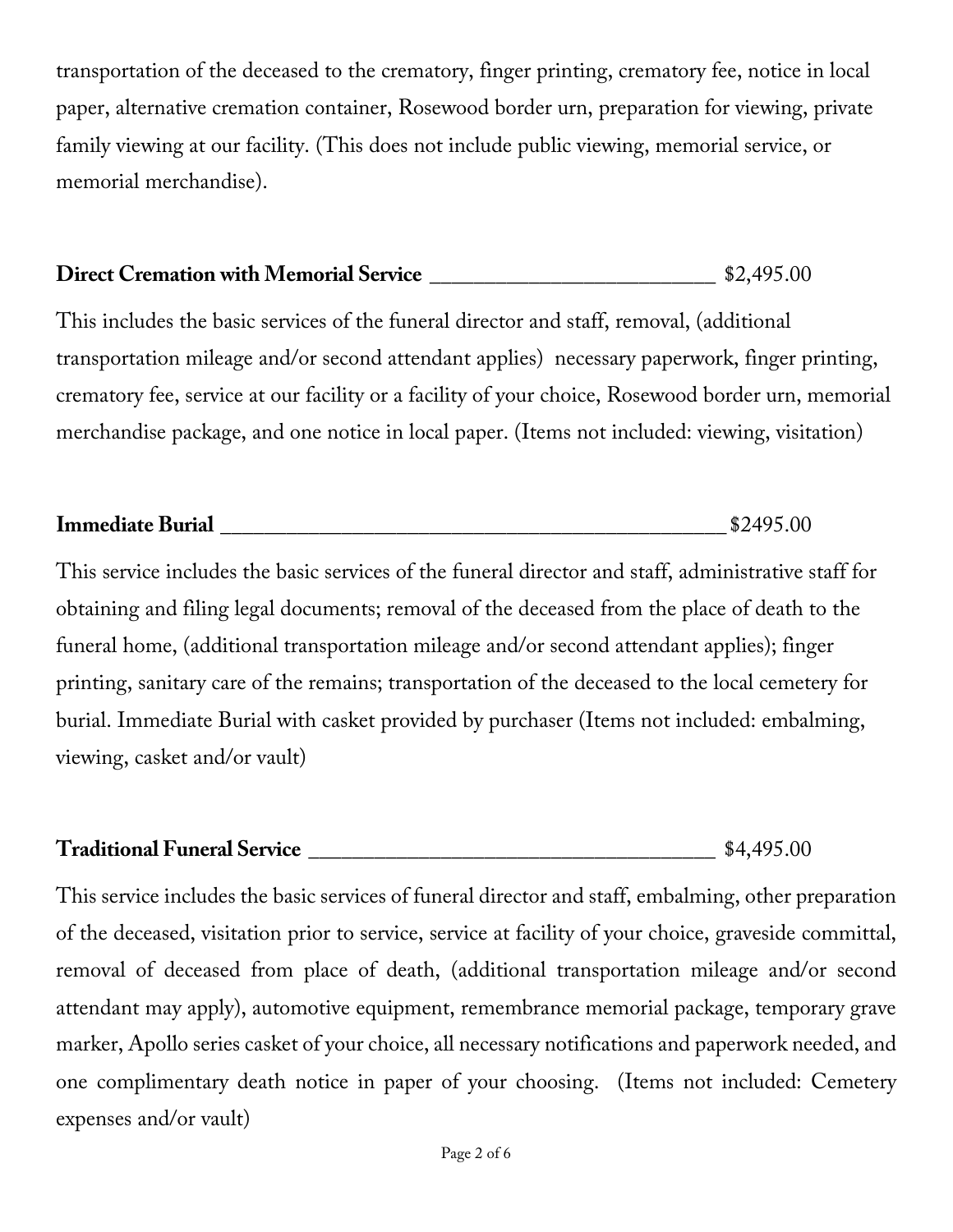## **SERVICES**

| Basic Services of Funeral Director and Staff | \$1,780.00 |
|----------------------------------------------|------------|
|----------------------------------------------|------------|

Our fee for the basic services of funeral director and staff includes, but is not limited to, staff to respond to initial request for service; arrangement conference with family and responsible parties; arrangement of funeral; preparation and filing of necessary authorizations and permits; recording vital statistics; preparation and placement of obituary notice; and coordination with those providing other portions of the funeral, e.g., cemetery, crematory, vault companies and others as required. Also included in this charge are overhead expenses relative to our facilities such as sheltering of remains, professional licensing, legal and accounting fees, insurance, building and utility expenses, maintenance, taxes, equipment, furnishings, inventory costs, recordkeeping, and secretarial and administrative expenses.

*This fee for our basic services and overhead will be added to the total cost of the funeral arrangements you select. (This fee is already included in our charges for direct cremations, immediate burials, and forwarding or receiving remains.)*

| Emba<br>$m$ 1 $n\sigma$<br>mdain<br>.<br>$221110$ with $1111$ |  |
|---------------------------------------------------------------|--|
|---------------------------------------------------------------|--|

*Except in certain special cases, embalming is not required by law. Embalming may be necessary, however, if you select certain funeral arrangements, such as a funeral with viewing. If you do not want embalming, you usually have the right to choose an arrangement that does not require you to pay for it, such as direct cremation or immediate burial. According to 37.116.103 Administrative Rules of Montana a body "en route more than 8 hours, or if the termination of common carrier transport occurs more than 36 hours after the time of death, the body must be either embalmed or refrigerated at 35°F or colder" or "when being transported by a private conveyor and the body will not reach its destination within 48 hours after the time of death must be embalmed or refrigerated at 35° F or colder."*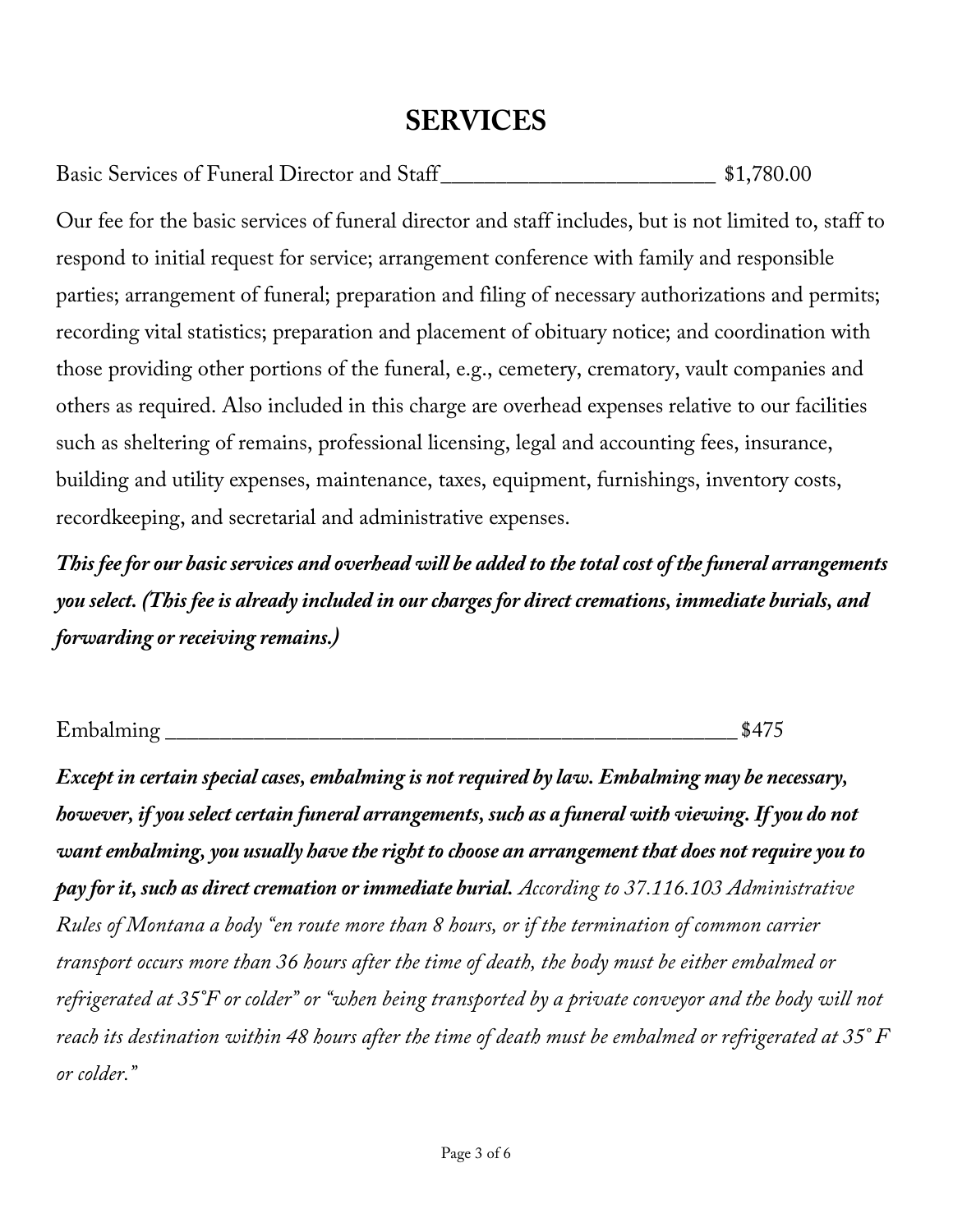### **Directing of Services and Use of Facilities and Equipment**

| Use of Facility, Equipment, and Staff for Visitation | \$300.00 |
|------------------------------------------------------|----------|
| Use of Equipment, and Staff for Memorial Service     | \$550.00 |
| Use of Equipment and Staff for Graveside Services    | \$350.00 |
| Use of Facility and Staff for private Family Viewing | \$300.00 |
| Witness Cremation                                    | \$250.00 |

## **Other Care & Preparation of the Deceased**

|                                                                                              | \$250.00 |
|----------------------------------------------------------------------------------------------|----------|
|                                                                                              |          |
|                                                                                              | \$350.00 |
|                                                                                              | \$100.00 |
|                                                                                              | \$400.00 |
| Care & Custody while sheltering remains per day commencing on the 4th day our facilities are |          |
|                                                                                              | \$75.00  |
| Spinal Stimulator Removal required for cremation_________________________________\$100.00    |          |
|                                                                                              |          |
|                                                                                              | \$650.00 |
|                                                                                              |          |

### **Automotive and Other Equipment**

| Removal and transfer of remains to Funeral Home _________________________________ | \$425.00 |
|-----------------------------------------------------------------------------------|----------|
|                                                                                   | \$100.00 |
|                                                                                   |          |
|                                                                                   | \$450.00 |
|                                                                                   | \$300.00 |
|                                                                                   | \$140.00 |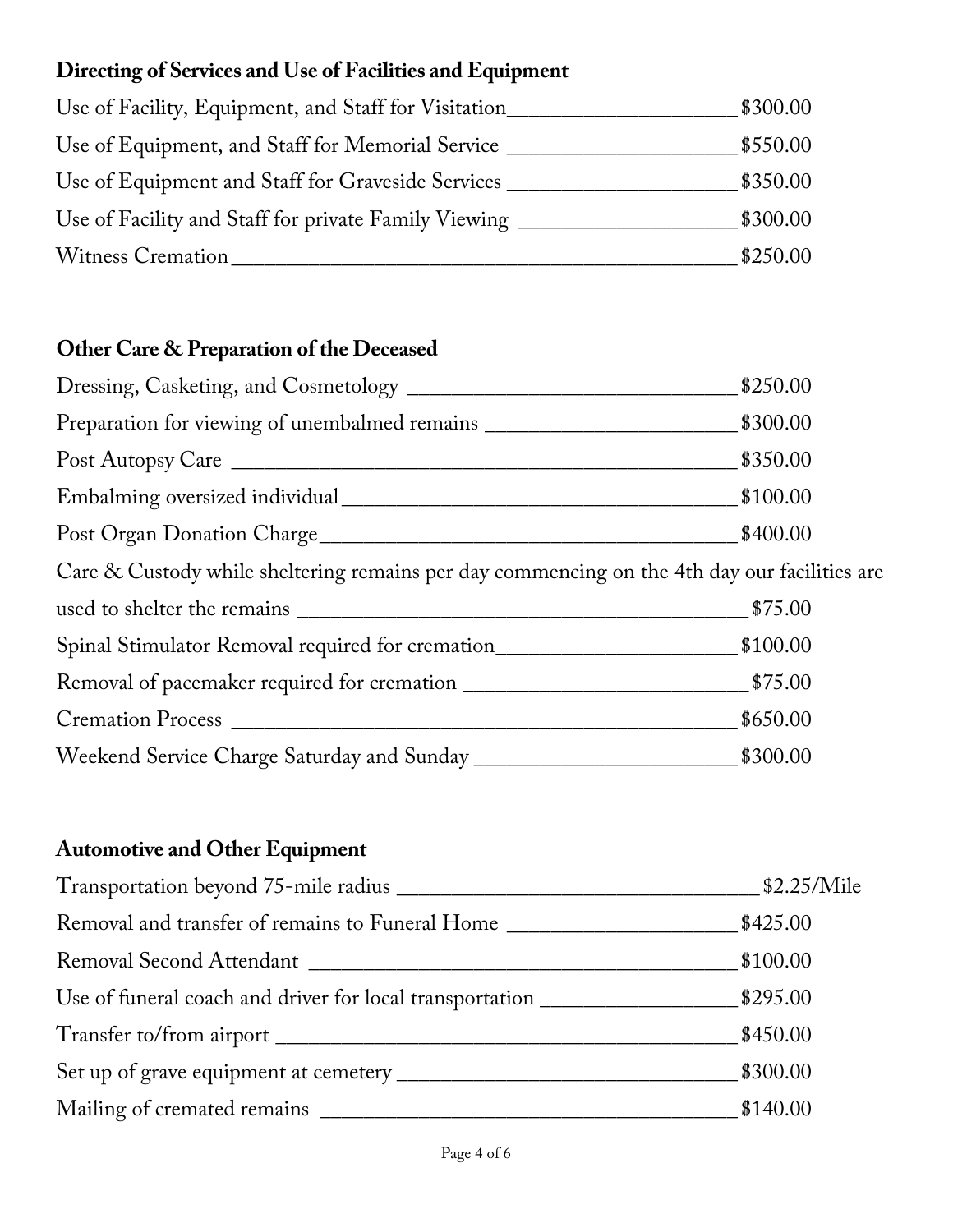### **Merchandise**

|                                                                                  | \$25.00  |
|----------------------------------------------------------------------------------|----------|
|                                                                                  | \$50.00  |
|                                                                                  | \$125.00 |
|                                                                                  | \$5.00   |
| Standard printing of memorial folders and book _________________________________ | \$200.00 |
|                                                                                  | \$50.00  |
|                                                                                  | \$25.00  |
|                                                                                  |          |
|                                                                                  | \$20.00  |



## **Remembrance Memorial Package \$265**

- 150 memorial folders
- Thank You cards
- Register book
- Memorial Video
- Candle
- Laminated obituary

# **RECEIVING AND FORWARDING OF REMAINS**

Forwarding of remains to another funeral home\_\_\_\_\_\_\_\_\_\_\_\_\_\_\_\_\_\_\_\_\_\_ \$2,940.00

This service includes removal of remains, air tray, basic services of funeral director and staff, embalming, and necessary authorizations. (Additional transportation mileage applies)

Receiving remains from another funeral home \_\_\_\_\_\_\_\_\_\_\_\_\_\_\_\_\_\_\_\_\_\_\_\_\_\_\_ \$1,780.00

This service includes the basic services of the funeral director and staff, transportation to local cemetery or crematory (additional transportation mileage applies)